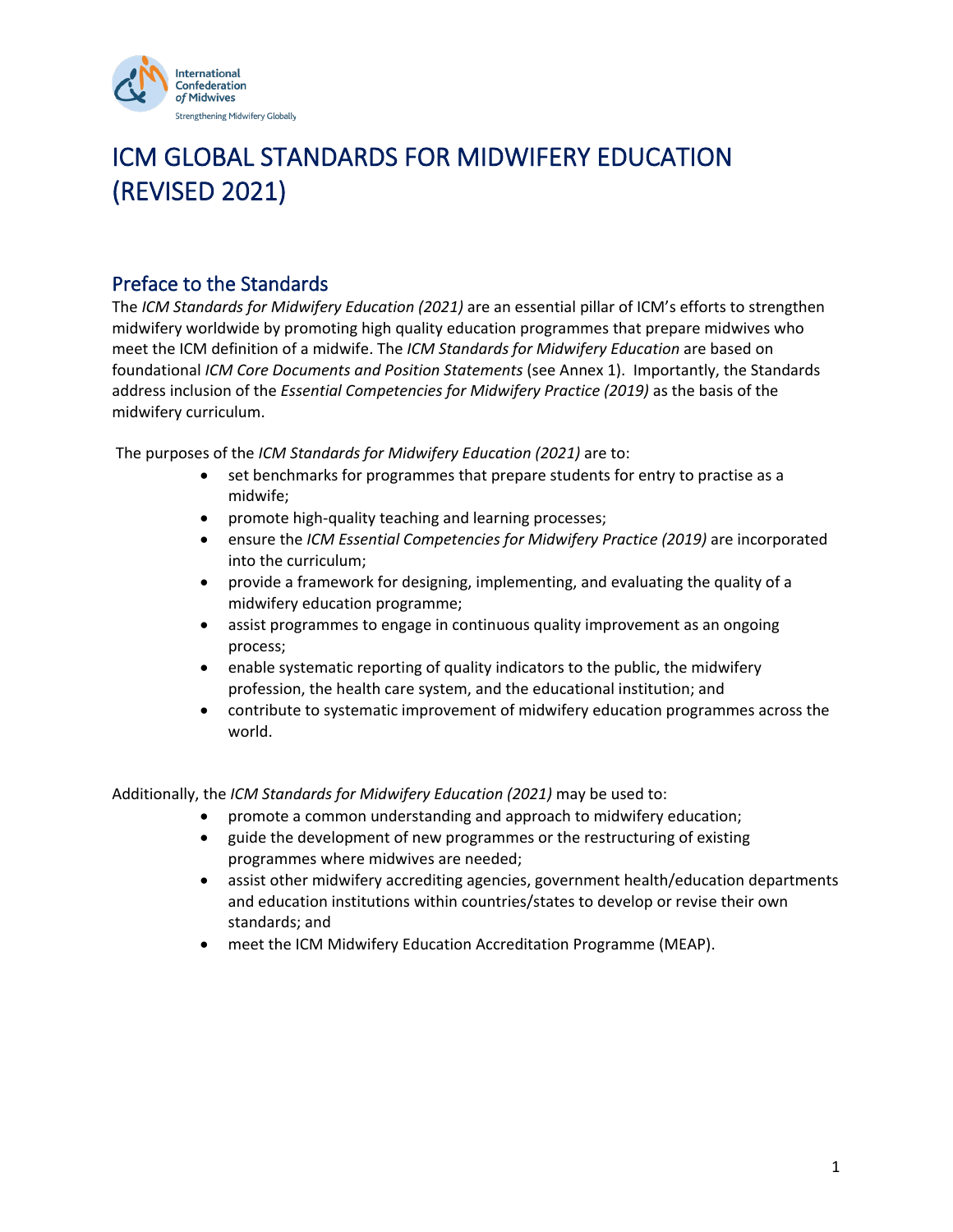

### GLOSSARY OF TERMS

The *ICM Standards for Midwifery Education* (2021) are based on the glossary of terms below.

#### **Glossary of Terms**

**Accreditation** - Validation that the programme is achieving what it sets out to achieve.

**Advocacy** - Advocacy is the act of supporting a cause to effect change.

**Autonomous** - Self-governing, self-regulating: taking responsibility for one's decisions and actions.

**Admission** - The process by which a person enters a midwifery programme as a student.

**Assessment** - A systematic process for collecting qualitative and quantitative data to measure, evaluate or appraise performance against specified outcomes or competencies.

**Assessment methods** - Standardised processes used to assess student performance.

**Clinical Preceptor/Clinical Teacher[1](#page-1-0)** - The clinical preceptor/teacher is an experienced midwife engaged in the practice of midwifery who is competent and willing to teach students in the clinical setting. A preceptor/clinical teacher works closely with the student midwife to provide guidance, training, support, assessment, evaluation, and constructive feedback, and serves as a role model for the student midwife. [Note: Some programmes/schools use the term "clinical mentor." For the purposes of these standards, the clinical mentor should meet this definition and fulfill the criteria in applicable standards].

**Competence[2](#page-1-1)** – The ability to perform to a specified standard.

**Competency[3](#page-1-2)** - The combined utilisation of personal abilities and attributes, skills and knowledge to effectively perform a job, role, function, task, or duty.

**Midwife-led Continuity of Care[4](#page-1-3)** – a care model in which a known midwife, or a small group of known midwives, supports a woman throughout the antenatal, childbirth and postnatal continuum.

**Curriculum -** A systematic organisation of the theoretical and practical content of an education programme and its teaching and evaluation methods.

**Education Standard** - A reference point that describesthe required level of achievement (performance) for quality midwifery education.

**Evaluation** - A systematic process for collecting qualitative and quantitative data to measure or evaluate the overall provision of and outcomes of a course of studies**.**

<span id="page-1-0"></span><sup>1</sup> World Health Organization. 2019. Strengthening quality midwifery education for Universal Health Coverage 2030: Framework for action. WHO, Geneva. Accessed 29 January 2021. Available at: https://www.who.int/publications/i/item/9789241515849

<span id="page-1-1"></span><sup>2</sup> <https://ecampusontario.pressbooks.pub/opencompetencytoolkit/chapter/competence/>

<span id="page-1-2"></span><sup>3</sup> Government of Canada. 2021. Skills and Competencies Taxonomy. Accessed 29 January 2021. Available at: <https://noc.esdc.gc.ca/SkillsTaxonomy/SkillsTaxonomyWelcome>

<span id="page-1-3"></span><sup>4</sup> Sandall, J., Soltani, H., Gates, S., Shennan, A., Devane, D. 2016. Midwife‐led continuity models versus other models of care for childbearing women. Cochrane Database of Systematic Reviews. Apr 28(4):CD004667. doi: 10.1002/14651858.CD004667.pub5. Accessed 01 February 2021. Available at: https://pubmed.ncbi.nlm.nih.gov/27121907/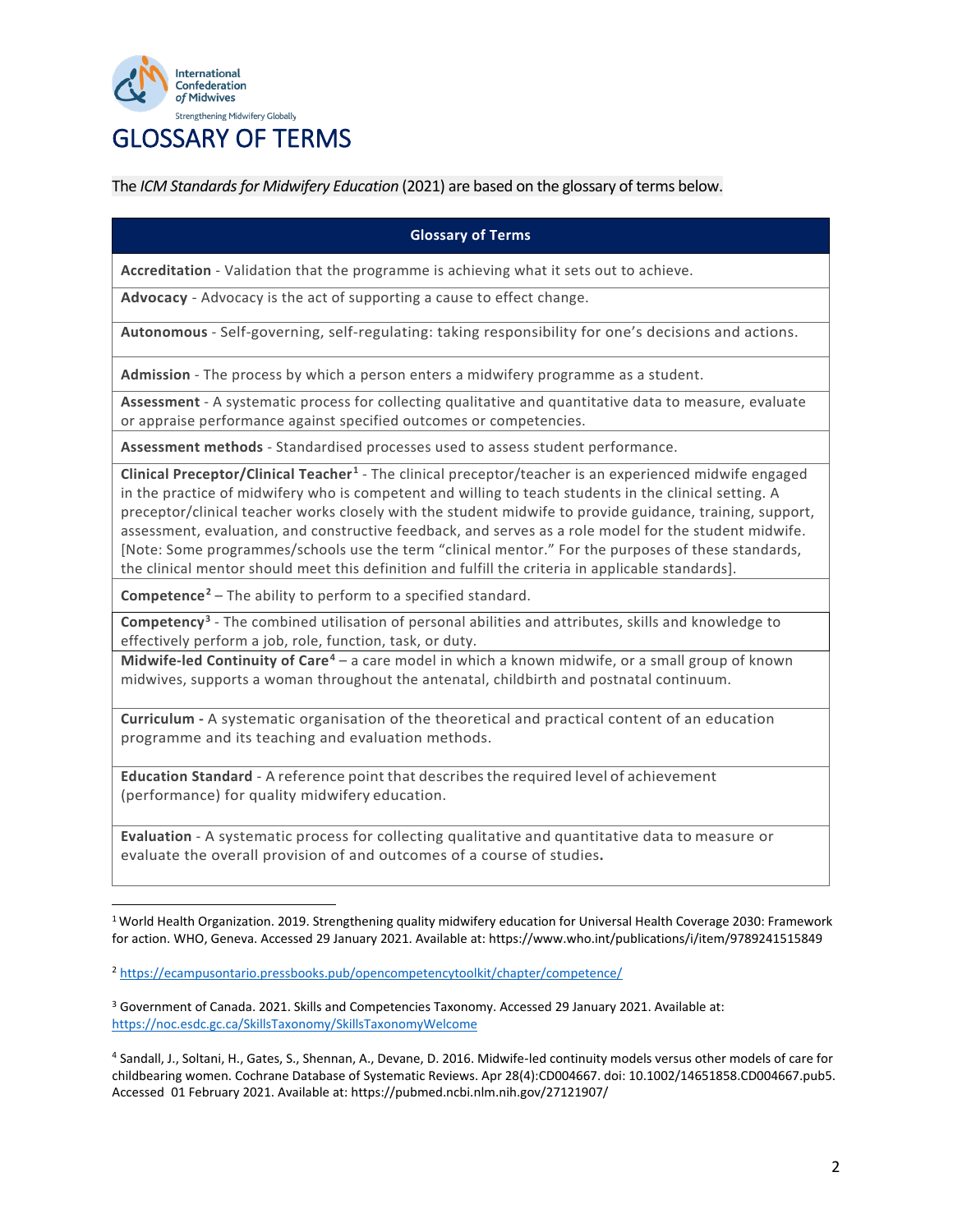

**External advisory committee –** A selected group of stakeholders from the community with an interest in advancing midwifery education.

**External review** - An evaluation of a midwifery programme by qualified reviewers (including, but not limited to midwives) who have no role, responsibility, or conflict of interest with the programme being reviewed.

**Faculty** - A group of qualified individuals who teach students in a midwifery programme. Faculty includes the following: midwife head/director; midwife teachers; experts from other disciplines; and clinical preceptors/teachers.

**Formative assessment -** Assessment *for* learning that is primarily used to inform a student about their learning and progression towards the requirements to successfully complete a unit of study. Typically, formative assessment is not assigned a grade.

**Health Professional** - An individual who is educated in a health discipline and is licensed/registered to practise that discipline, e.g., midwives, nurses, physicians.

**Qualified midwife** - A person who meets the ICM *Definition of the Midwife,* has completed an educational programme and achieved the ICM *Essential Competencies for Midwifery Practice* and is recognised (registered, licensed, certified) in the practice of midwifery.

**Midwife educator/teacher** - A qualified midwife with current practice experience who has successfully completed a programme of study and/or demonstrated competence in teaching that includes curriculum development, use of instructional strategies, and measurement and evaluation of student learning.

**Midwifery education** - The process of learning theory and developing the necessary skills and behaviours to become competent midwives.

**Midwifery philosophy** - Is a statement of beliefs about midwifery that is part of the foundation of a midwifery programme.

**Midwifery programme** - A systematic sequence of learning experiences delivered in a variety of environments that are needed to prepare competent midwives.

**Midwifery student** - An individual who has met the criteria for selection and is enrolled in a midwifery education programme.

**Practical/clinical experience** - Assigned time that students spend in the direct provision of maternal and infant care to acquire and apply knowledge, skills and behaviours to become a competent midwife.

**Practical/clinical sites** - Variety of settings where midwifery care is practised; includes institutional and community settings.

**Quality improvement** - A continuous process for evaluating the effectiveness of a programme, which includes making needed improvements and re-assessing effectiveness.

**Recognition of prior learning** - Procedures or processes whereby students are assessed and may be given recognition for past learning and experience relevant to current enrolment in a midwifery programme.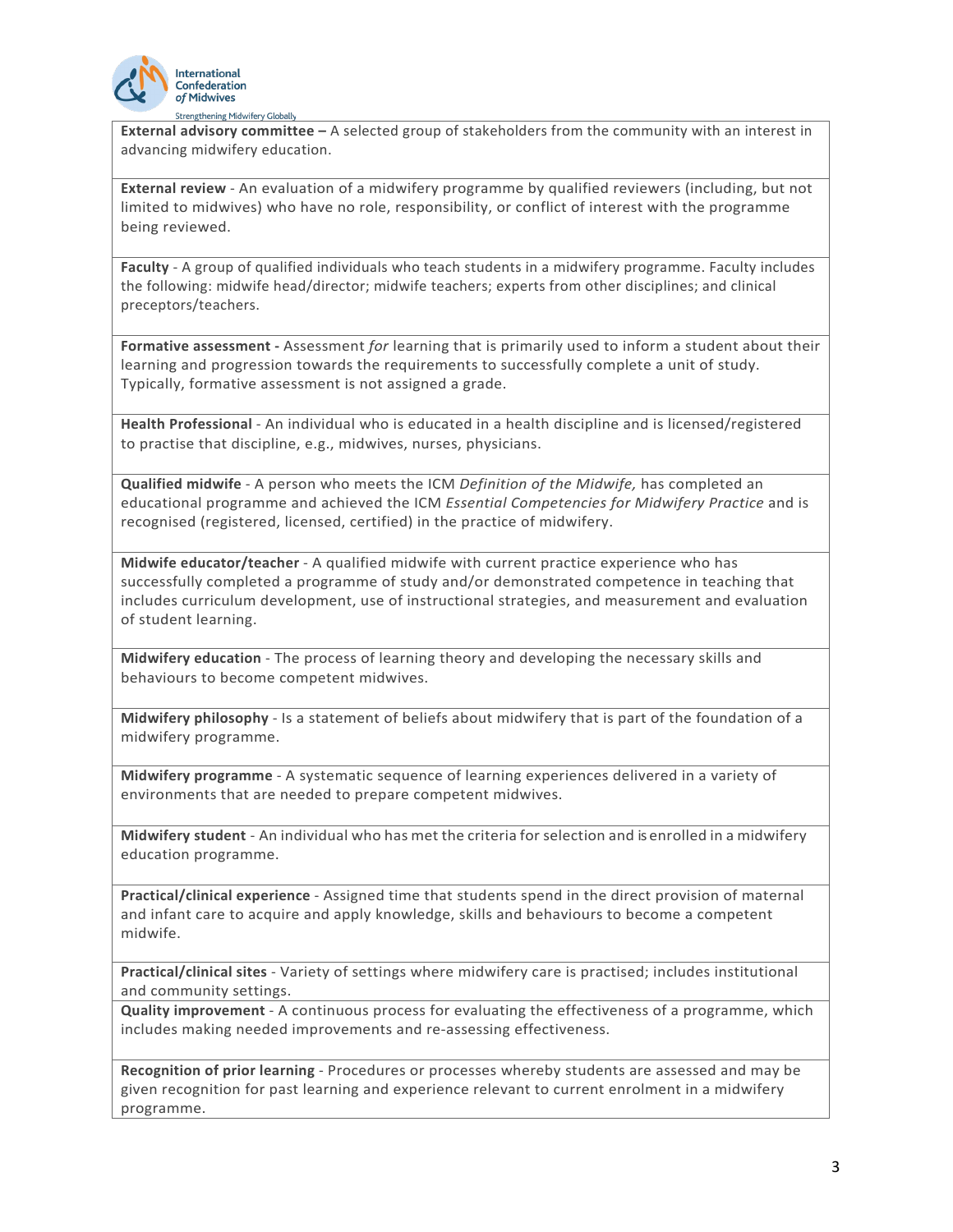

**Regulatory body/agency** - An officially authorised organisation responsible for setting standards for the practice of a given discipline; may include accreditation of educational programmes, registration and or licensure.

**Reliable assessment methods** - Measurement tools or strategies that allow different people to use the same tool and come to the same conclusions about progress in learning related to a given learning outcome.

**Secondary education** - Usually understood as completion of 12 years of study from the beginning of primary education.

**Summative assessment[5](#page-3-0)** - Assessment *of* learning that is graded. Authentic assessment methods are encouraged because they more accurately represent how student learning will be used in practice

**Valid assessment** - Validity means the assessment method measures what was intended; the assessment measures achievement of a specified learning outcome.

**Wellbeing** - A positive outcome that is meaningful; a person's feeling of overall satisfaction with life.

#### CATEGORY 1: PROGRAMME GOVERNANCE

- 1.1 The midwifery programme conforms with jurisdictional (such as, state, country, etc.) requirements such as registration, Scope of Practice, Code of Ethics.
- 1.2 The host institution/agency/branch of government supports the midwifery education programme.
- 1.3 The head of the programme is a qualified midwife teacher with experience in management/administration.
- 1.4 The head of the programme has overall responsibility for the quality and organisation of programme delivery, appropriate delegation of roles and responsibilities, faculty development and assessment of faculty performance.
- 1.5 The head of the midwifery programme advocates for the midwifery programme and profession (In other words, engages with key stakeholders such as government, community groups, professional associations, other professions).

<span id="page-3-0"></span><sup>5</sup> Wiggins, G. 1998. Ensuring authentic performance. In G. Wiggins (Ed.) Educative Assessment:Designing Assessments to Inform and Improve Student Performance, (pp. 21-42). ISBN-0-7879-0848-7. Jossey-Bass Publishers, San Francisco.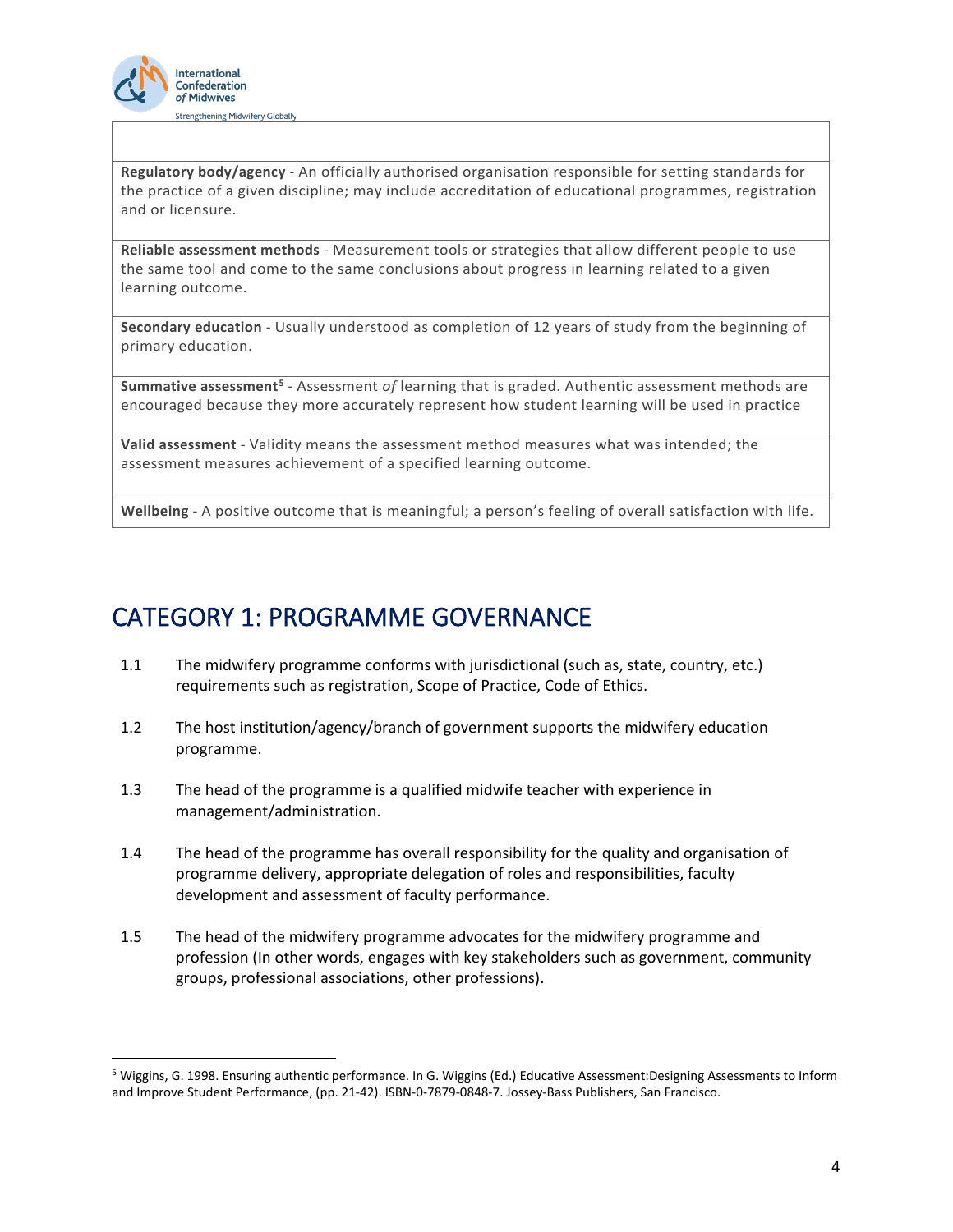

#### CATEGORY 2: FACULTY

- 2.1 The faculty is comprised predominantly of midwives who work with experts from other disciplines as needed.
- 2.2 The midwife teacher:

2.2.1 is qualified according to the ICM Definition of a Midwife;

2.2.2 demonstrates competency in practice, generally accomplished with a minimum of 2 years of full scope practice;

2.2.3 holds a current licence/registration or other form of legal recognition to practise midwifery

2.2.4 has formal preparation for teaching, or undertakes such preparation as a condition of continuing to hold the position;

2.2.5 engages in ongoing development as a midwifery practitioner, teacher/lecturer and leader.

2.2.6 is an advocate within the programme and profession; and

2.2.7 contributes to developing, implementing, and evaluating the curriculum.

- 2.3 The midwifery clinical preceptor/clinical teacher:
	- 2.3.1 is qualified according to the ICM Definition of a Midwife;

2.3.2 demonstrates competency in practice, generally accomplished with a minimum of 2 years of full scope practice;

- 2.3.3 maintains competency in both midwifery practice and teaching competencies;
- 2.3.4 holds a current licence/registration or other form of legal recognition to practise midwifery; and

2.3.5 has formal preparation for clinical teaching or undertakes such preparation as a condition of continuing to hold the position.

- 2.4 Individuals from other disciplines who teach in the midwifery programme are qualified in the content they teach.
- 2.5 The Midwifery faculty provide continuing education and mentoring to clinical preceptors/teachers who teach and evaluate students in clinical sites.
- 2.6 Midwife teachers and clinical preceptors/clinical teachers communicate regularly to facilitate and evaluate students' learning.
- 2.7 The ratio of midwifery students to clinical preceptors/teachers is based on the learning context and the needs of the students.
- 2.8 The competence of midwifery faculty members is reviewed on a regular basis following an established process.
- 2.9 Programme policies protect teachers' personal health, safety, and wellbeing in learning environments (e.g. in-person and online harassment; exposure to infectious, environmental or political hazards; verbal or physical abuse).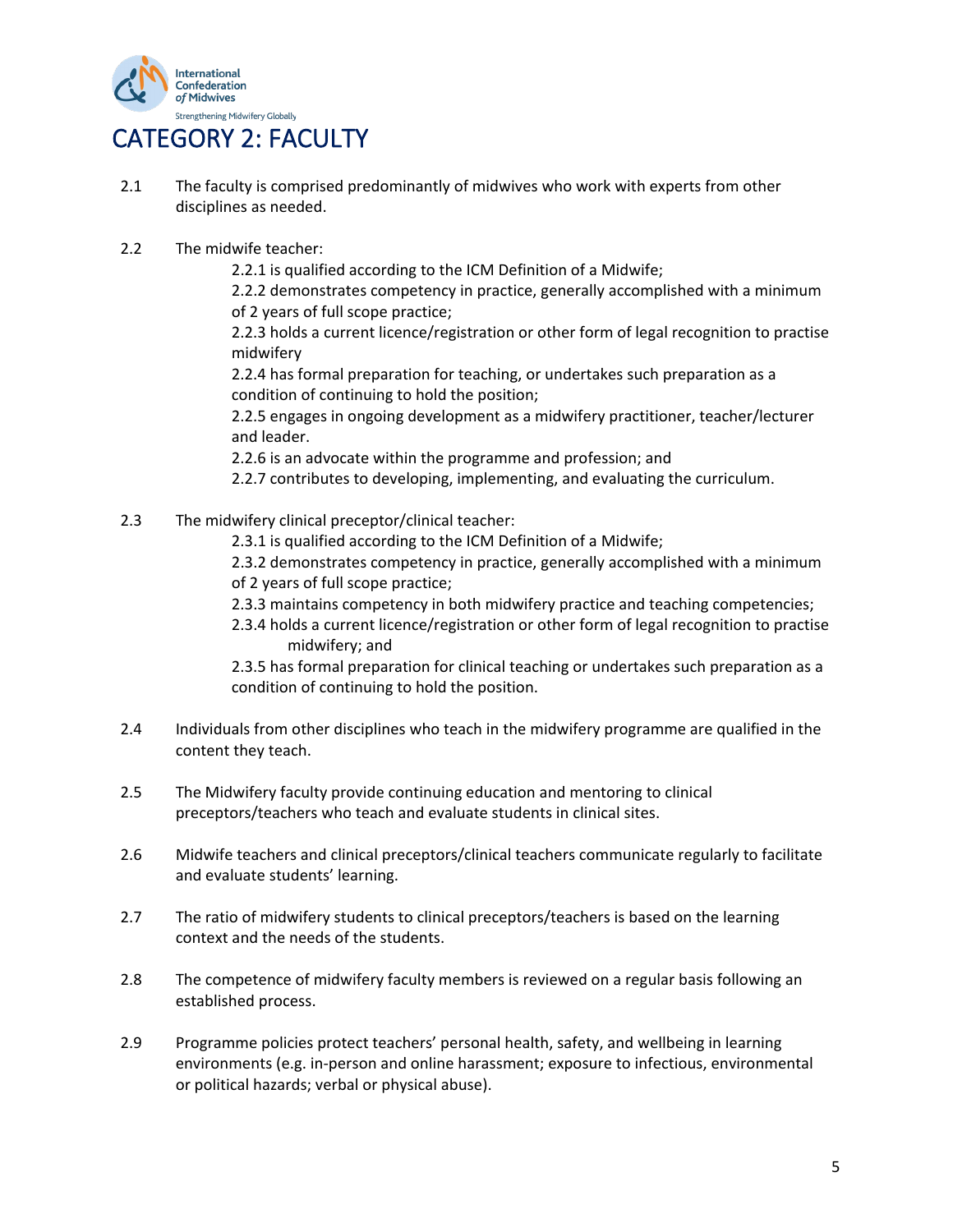

## CATEGORY 3: STUDENTS

3. 1 The midwifery programme has clearly written admission policies that are accessible to potential applicants. These policies include: 3.1.1 Entry requirements, including minimum requirement of completion of secondary education; 3.1.2 A transparent recruitment process; 3.1.3 An equitable selection process and criteria for acceptance; and 3.1.4 Mechanisms for taking account of prior learning if applicable. 3.2 Eligible midwifery candidates are admitted without prejudice or discrimination (such as, age, national origin, gender, religion).

- 3.3 The midwifery faculty make decisions about the number and selection of individuals to receive offers of admission considering resources and (where they exist) maternity workforce plans.
- 3.4 The midwifery programme has clearly written student policies that include: 3.4.1 Expectations of students in the programme including professional behaviour in
	- all settings and interactions;

3.4.2 Statements about students' rights and responsibilities and an established process for addressing student appeals and/or grievances;

3.4.3 Mechanisms for students to provide feedback and ongoing evaluation of the midwifery curriculum, midwifery faculty, and the midwifery programme;

3.4.4 Requirements for successful completion of the midwifery programme; and 3.4.5 Protection of students' personal health, safety and wellbeing in learning environments, such as, hours of continuous work, exposure to infectious or environmental hazards, modes of travel, verbal or physical abuse.

- 3.5 Programme policies provide opportunities for student representation in midwifery programme governance and committees.
- 3.6 Students have sufficient midwifery practice experience in facility-based and community care settings, including women's homes, to attain the current *ICM Essential Competencies for Midwifery Practice*.
- 3.7 Students participate in providing midwife-led continuity of care to women/families through pregnancy, birth, and the postnatal period.
- 3.8 Students provide midwifery care primarily under the supervision of a midwife teacher/midwifery clinical preceptor/clinical teacher.
- 3.9 Students' individual needs and personal circumstances are considered when allocating learning opportunities, including making reasonable adjustments.
- 3.10 Students have access to learning resources and technical support for various methods of programme delivery.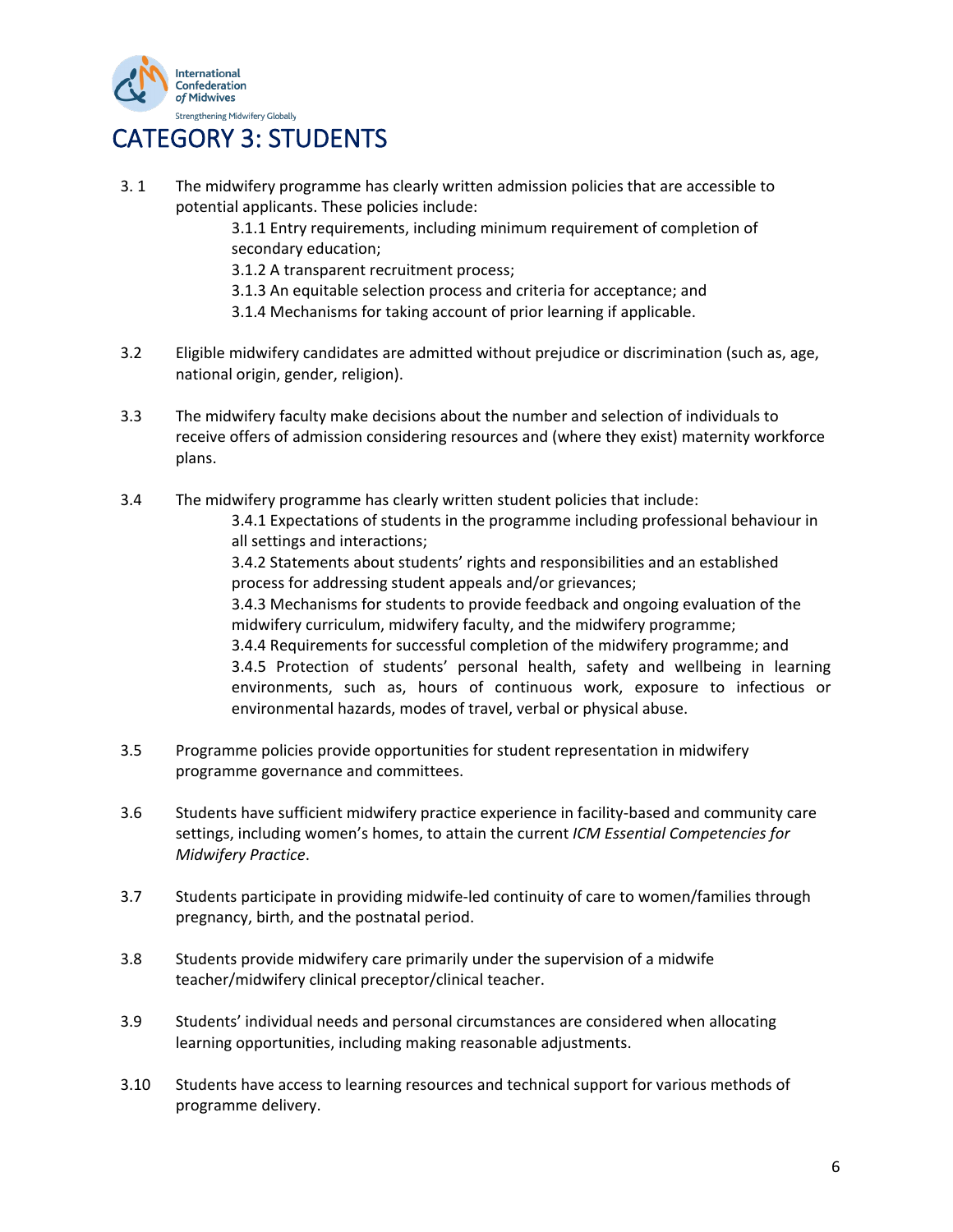

# CATEGORY 4: MIDWIFERY PROGRAMME & CURRICULUM

- 4.1 Midwifery programmes incorporate ICM core documents and position statements into their philosophy and programme delivery.
- 4.2 The midwifery curriculum integrates the *ICM Essential Competencies* and assesses the student progress in achievement of these competencies.
- 4.3 The purpose of the midwifery education programme is to produce a competent midwife who: 4.3.1 Has attained/demonstrated, at a minimum, the current ICM Essential Competencies for Midwifery Practice; 4.3.2 Meets the criteria of the ICM *Definition of Midwife* and regulatory body standards leading to licensure or registration as a midwife; 4.3.3 Has knowledge and understanding of the ICM key documents including the practice standards, and applies these to the scope of midwifery practice of their jurisdiction. 4.3.4 Meets the regulatory requirements of the jurisdiction for entry to practice.
- 4.4 The minimum length of a direct-entry midwifery education programme is 36 months, which may be three (3) calendar years or longer to permit vacation/break periods. The enrolment time must be sufficient for students to acquire the knowledge, skills and behaviours to be a competent midwife.[6](#page-6-0)
- 4.5 The minimum length of a post-nursing/healthcare provider (post-registration) midwifery education programme is eighteen (18) months or longer to permit vacation/break periods. The enrolment time must be sufficient for students to acquire the knowledge, skills and behaviours to be a competent midwife.<sup>[7](#page-6-1)</sup>

<span id="page-6-0"></span> $6$  The length of the programme is a recommendation based on input from a review of midwifery programmes across a variety of contexts. An estimated number of hours for a full-time direct-entry programme of study is approximately 4600. This number varies from region to region depending on what constitutes 'full time;' for example, cumulative hours range from 4600 to 4908. It is important to note that institutions calculate theoretical and clinical credit hours differently a depending on institutional and regulatory policies. Calculating the cumulative experience does not in itself provide a measure of quality or competence. Provision of sufficient time for the student to achieve the Essential Competencies for Midwifery Practice is the most critical factor in determining programme length.<br><sup>7</sup> The length of the programme is a recommendation based on input from a review of midwifery programmes

<span id="page-6-1"></span>across a variety of contexts. An estimated number of hours for a full-time post-nursing programme of study is approximately 3600. This number varies from region to region depending on what constitutes 'full time;' for example, cumulative hours range from 3600 to 3765. It is important to note that institutions calculate theoretical and clinical credit hours differently a depending on institutional and regulatory policies. Calculating the cumulative experience does not in itself provide a measure of quality or competence. Provision of sufficient time for the student to achieve the Essential Competencies for Midwifery Practice is the most critical factor in determining programme length.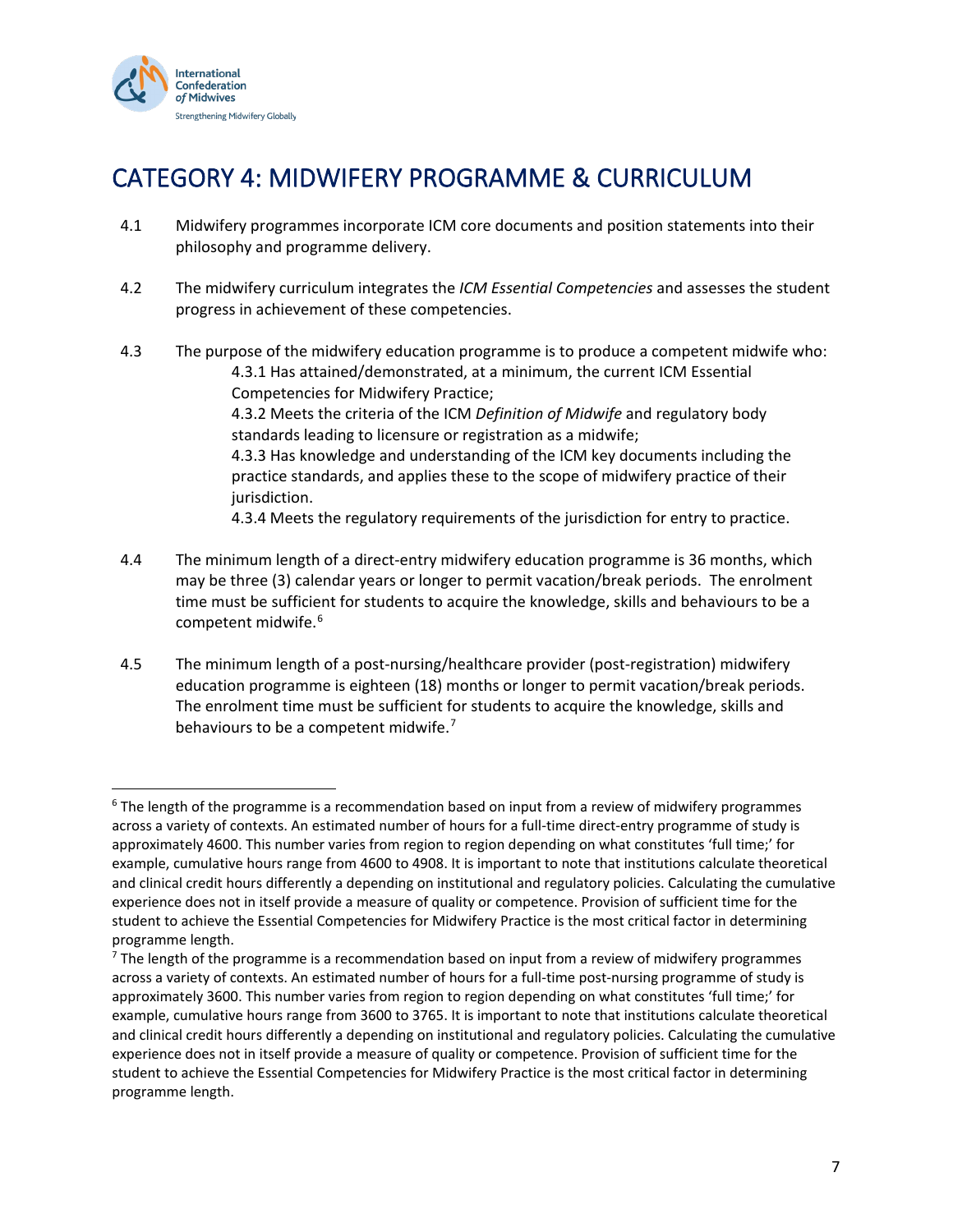

- 4.6 The midwifery curriculum is organised systematically so that it enables students to acquire the skills, knowledge, and behaviours essential to become an autonomous practitioner.
- 4.7 The midwifery curriculum includes both theory and practice elements with a minimum of 40% theory and a minimum of 50% practice in clinical settings.
- 4.8 Instructional methods in the midwifery programme are based on current evidence about the teaching-learning process.
- 4.9 Midwifery faculty use fair, valid and reliable formative and summative assessment methods to measure student performance and progress in learning. For example, knowledge, behaviours, decision-making and practical skills.
- 4.10 Criteria for assessments and the results of assessments are shared with students.
- 4.11 The curriculum addresses equity considerations, including the impact of gender inequality on women's health and the midwifery profession.

#### CATEGORY 5: RESOURCES

- 5.1 The midwifery programme has sufficient and up-to-date teaching and learning resources including access to current teaching aids, anatomical models, simulation models, literature (online and print texts, journals, guidelines), technical support for virtual/distance learning, adequate physical space, to meet programme needs.
- 5.2 The midwifery programme has adequate human resources to support the administration and delivery of programme activities, such as, student placements, theoretical and applied learning, curriculum development, etc.
- 5.3 The midwifery programme has adequate physical space, equipment, and support staff for faculty and students.
- 5.4 The midwifery programme has adequate physical space for students' independent and group learning, and informal gatherings.
- 5.5 The midwifery programme has a variety of clinical learning sites but not limited to tertiary, secondary, primary and birthing centers in sufficient numbers to meet student learning needs.
- 5.6 The quality of care provided in the clinical learning sites supports students to become competent midwives.
- 5.7 The midwifery programme /host institution facilitates access for students to support services such as academic accommodation and counselling, mental health counselling, and financial aid.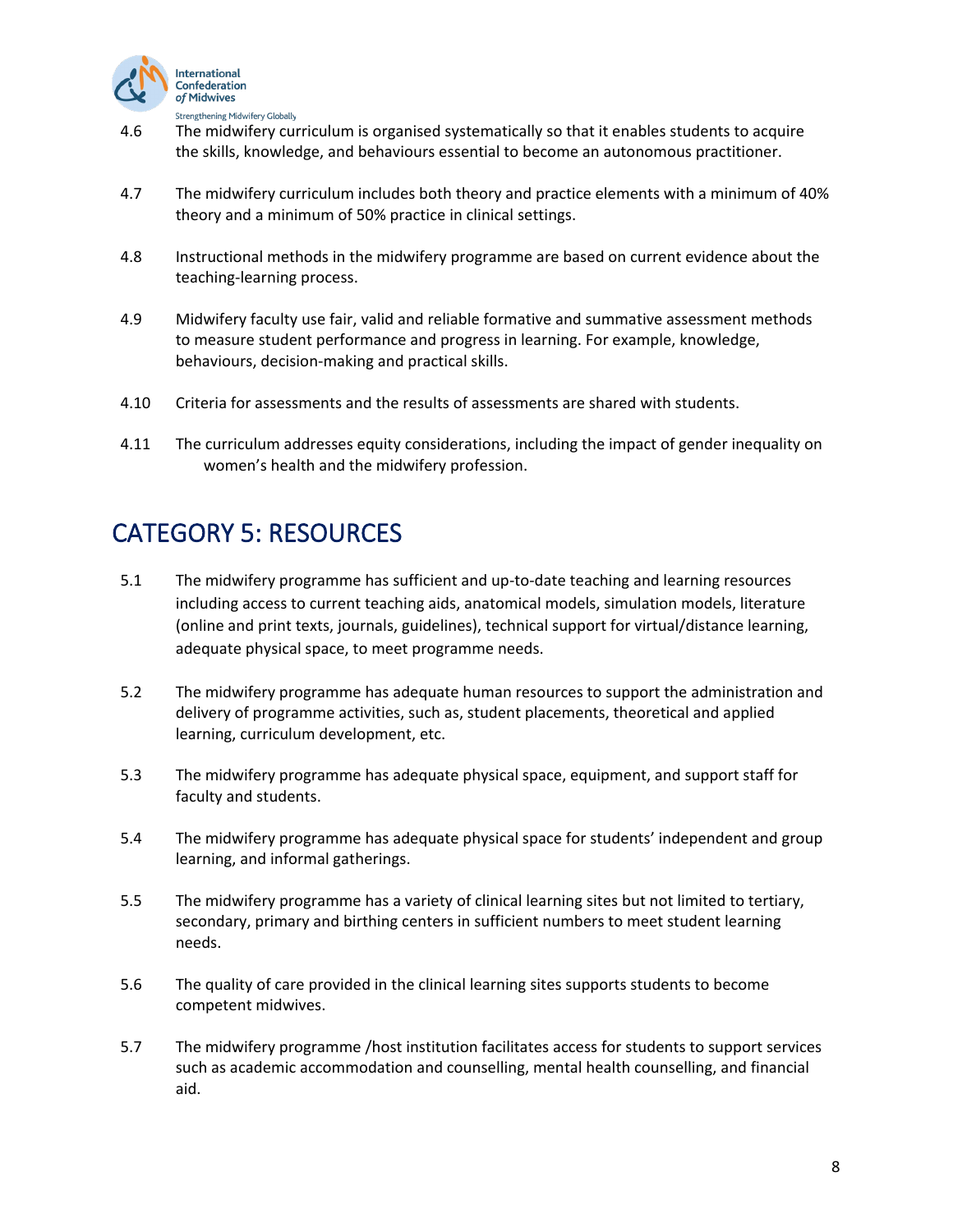

# CATEGORY 6: QUALITY IMPROVEMENT

- 6.1 Midwifery faculty conduct regular reviews of multiple aspects of the programme as part of quality improvement, including but not limited to: curriculum, admission policies, student progress, attrition, registration pass rates, adequacy of resources, etc.
- 6.2 The midwifery programme has an external advisory committee that provides input into programme operations and development.
- 6.3 External review of the midwifery programme is undertaken at regular intervals and the results are used for continuous quality improvement.
- 6.4 The midwifery programme makes publicly available current information about the programme including the outcome of external reviews and, where applicable, its accreditation status.